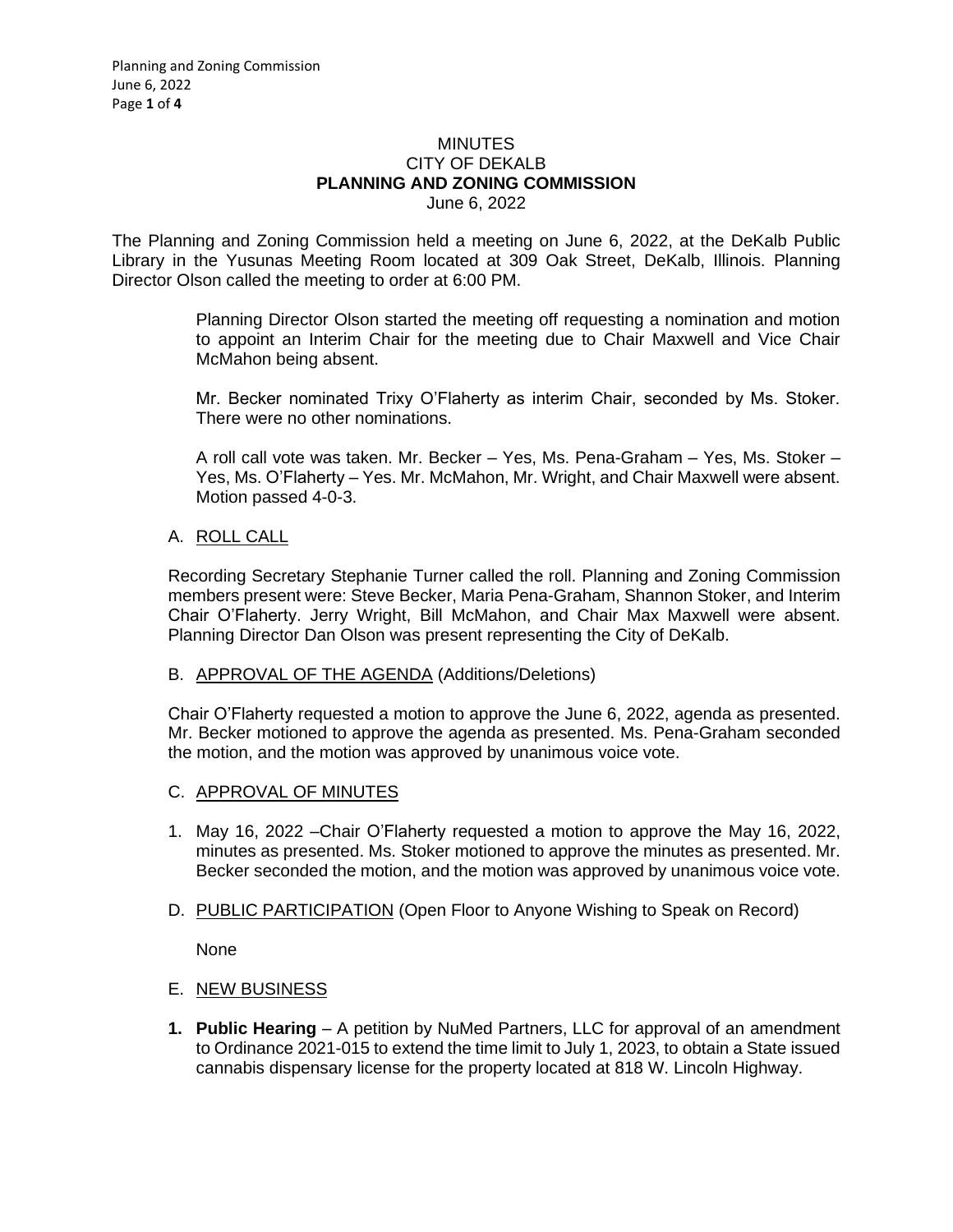Jim Hughes, with Next Generation Development, explained there is a lawsuit pending on the State level due to the lottery pick method for cannabis dispensaries, in which the first 180 licenses were issued two years ago. Mr. Hughes stated the lawsuit is in front of four judges, with one recently allowing the State to issue those 180 licenses. Mr. Hughes group received two of those licenses, one in the Chicago district and one in Danville. He discussed how his group could pair up with another cannabis dispensary company that has won a license and place one at the subject site. Mr. Hughes said he is very positive about the proposed location in DeKalb, and they are just waiting on the State to go forward with the issuance of additional dispensary licenses.

Dan Olson, Planning Director, said the original request for the cannabis dispensary license at the subject site was granted in 2020 and had to be extended last year due to COVID and associated delays. He continued by explaining the request for another extension is due to the lawsuits on the State level. Mr. Olson added a one-year extension should allow enough time to re-start the process and hopefully have the State issue a license to the applicant.

Planning Director Olson informed the Commission he did not receive any written public comments on this matter. Mr. Olson stated the City recommends approval of the extension.

Chair O'Flaherty asked if there were any comments or questions from the public, in which there were none.

Chair O'Flaherty asked if there were any comments or questions from the Commission members.

Shannon Stoker inquired if the applicant had to wait for the two sites in Cook County and in Danville to be approved before trying to obtain a license in DeKalb. Jim Hughes explained the State is set up in districts for issuance of these licenses and each district has a set number of licenses available. Mr. Hughes said they must be picked for a license in the DeKalb district. Mr. Olson said the DeKalb zone consists of DeKalb County and areas west and northwest of DeKalb including Northwest Illinois.

Shannon Stoker asked if the lawsuit gets settled will a permit automatically be approved for this group and location. Jim Hughes stated no it will go through another lottery system to be granted. He added if someone else wins the license for the DeKalb district, his group could partner up with them or they could potentially sell their license.

Steve Becker questioned if the applicant knew how many licenses would be issued during the lottery. Mr. Hughes replied he did not know.

Mr. Becker moved that based on the submitted petition and testimony presented, the Planning and Zoning Commission recommend to the City Council approval of an amendment to Ordinance 2021-015 to extend the time limit to July 1, 2023, to obtain a State issued cannabis dispensary license for the property located at 818 W. Lincoln Highway in the tenant space as shown on Exhibit A and subject to the conditions listed in Exhibit B of the staff report.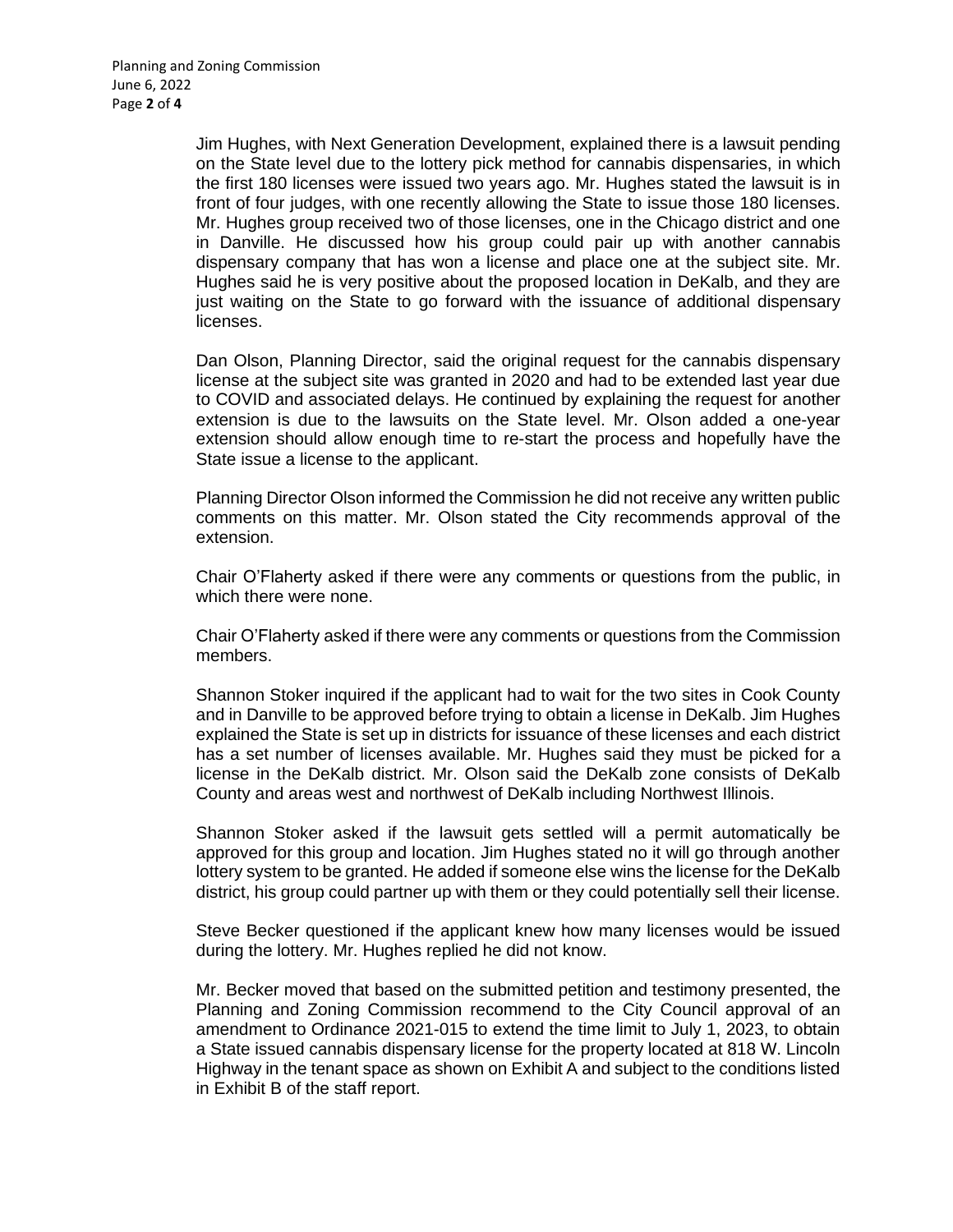Ms. Stoker seconded the motion.

A roll call vote was taken. Mr. Becker - Yes, Ms. Pena-Graham – Yes, Ms. Stoker – Yes, Ms. O'Flaherty – Yes, Mr. Wright, Mr. McMahon, and Chair Maxwell were absent. Motion passed 4-0-3.

# F. CONSIDERATIONS – Discussion on the 2022 Comprehensive Plan Update

Planning Director Olson stressed the Comprehensive Plan has been discussed over several meetings and there have been no changes in the text of the plan, just in the map showing changes in the areas a mile and a half from City's corporate limits. He said the City has planning jurisdiction in these areas and the County may receive rezoning requests, which the City would be notified and could object.

Mr. Olson showed the changes to the 2022 Land Use Plan map and said the focus was to show non-agricultural zoning and land uses within the mile and a half boundary. He discussed a second page has been added to the map which shows three insets in the 1 ½ mile planning area on a larger scale.

Planning Director Olson started with the west side of the City's 1  $\frac{1}{2}$  mile jurisdiction along Route 38 where a former golf course (Prairie Pines) is shown as a combination of open space and agriculture. Mr. Olson moved to the area south of the City's limits near Gurler Road and Keslinger Road. He said parcels south of Keslinger which will contain the large solar farm approved in 2021 by DeKalb County will be shown as the use "transportation/utilities and agriculture". In the areas north of Keslinger Road (generally south and east of the Meta site), the solar farm parcels will be shown in the "transportation/utilities and industrial" land use category.

Mr. Olson explained nothing changed within the City's corporate limits and added the plan can move forward to the planned open houses on June 30 and July 14 from 4:00 p.m. to 6:00 p.m. at the library. He said he hopes to have one or two Commission members present at the open houses, however there cannot be more than two otherwise it would be an OMA violation. Mr. Olson noted an official public hearing in front of the Commission will look to be scheduled for August 1 and then the plan will move on to Council for final approval.

Steve Becker said he is interested to see what input is provided from the public at the open houses. He added he likes that the plan is recommending a stronger and more aesthetic look to the City.

Keith Nyquist, 18 Greenwood Court, wants the Commission to keep the former NIU Art Annex Building (2239 Sycamore Road) in mind for future planning. He feels a fourstory mixed commercial use building on the site would not be a good fit for the area.

### G. REPORTS

Planning Director Olson announced the next Commission meeting is scheduled for Tuesday, June 21 due to the Juneteenth Holiday. Mr. Olson said there will be a hearing for J&S Towing for a special use permit overflow vehicle storage and a variance for a